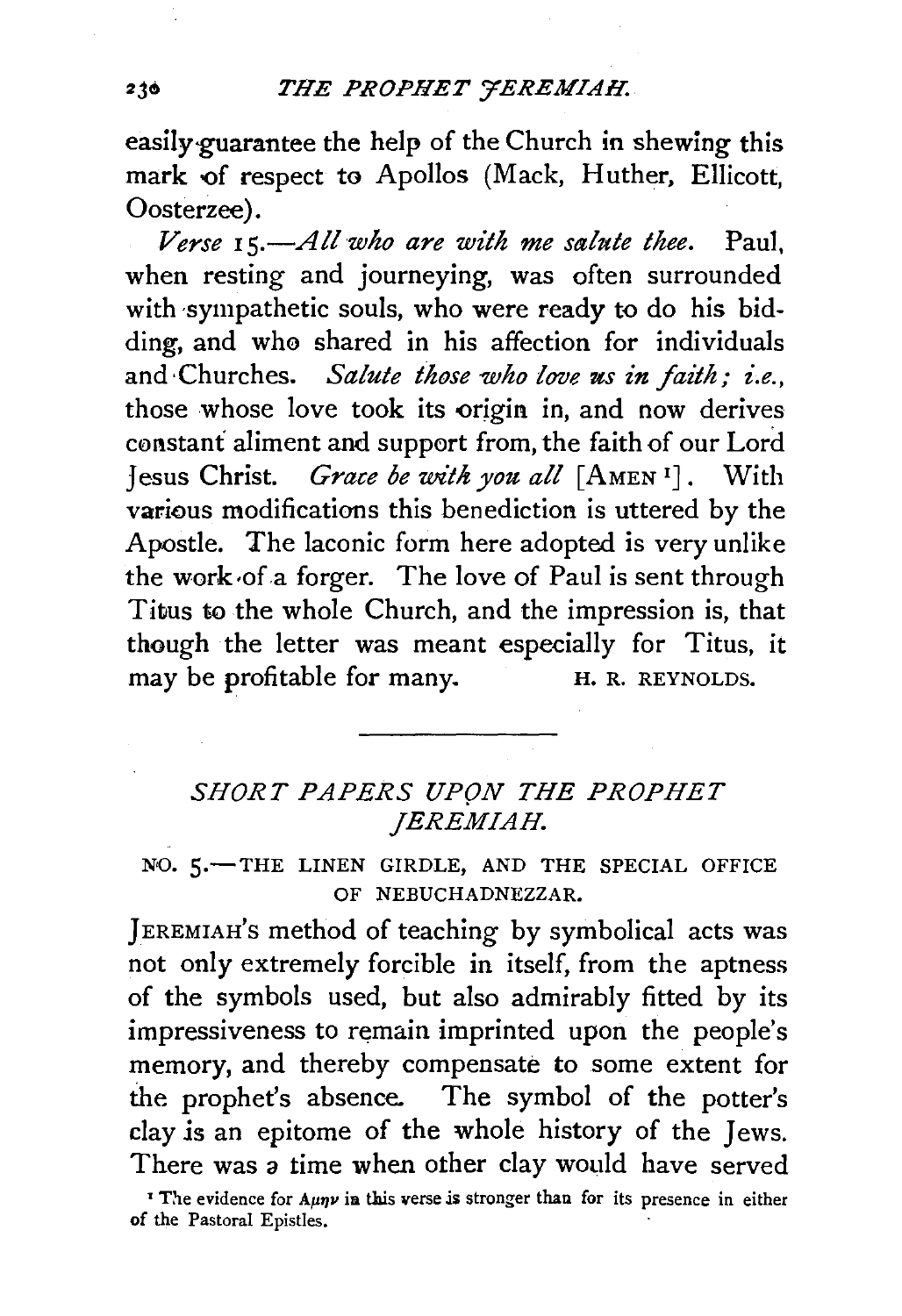God's purpose equally well (Exod. xxxii. 9, 10); the seed of Moses might have formed a nation as fit to be the depositaries of God's promises as were the Israelites; but when God had once taken the clay into his hand, his purpose must be carried out, and the ductile material must take whatever form He chose; and we have no reason to suppose that any other nation would have yielded itself more readily to its Creator's will than the Jews did. Perhaps nothing is more remarkable than the perverse power which man possesses of resisting God, unless it be the obstinacy with which he exercises it. But God's will is ever finally triumphant; and so, in due time, the Jews became a religious people.

It is the greatest mistake possible to represent them as naturally a monotheistic people. Their history up to the Babylonian exile proves just the contrary. They were a people with very many fine and noble qualities, but, together with a grand physique, they possessed also an intense aptitude for sensuous pleasures, and idolatry had therefore enormous attractions for them. We cannot cite better specimens of them than David and Solomon, men far above the average, and overtopping in their respective ways the heroes of heathen history, but both hurried into disgrace and ruin by the same passionateness of their animal nature. Now had the Jews lapsed into idolatry, not only would Christianity have become an impossibility, by mankind being deprived of that which was their appointed schoolmaster to bring them unto Christ, but the Scriptures of the Old Testament would have perished. How much exactly we owe to Ezra may be uncertain, but undeniably it was the returning exiles who saved for us the Bible. Necessarily, therefore, the impious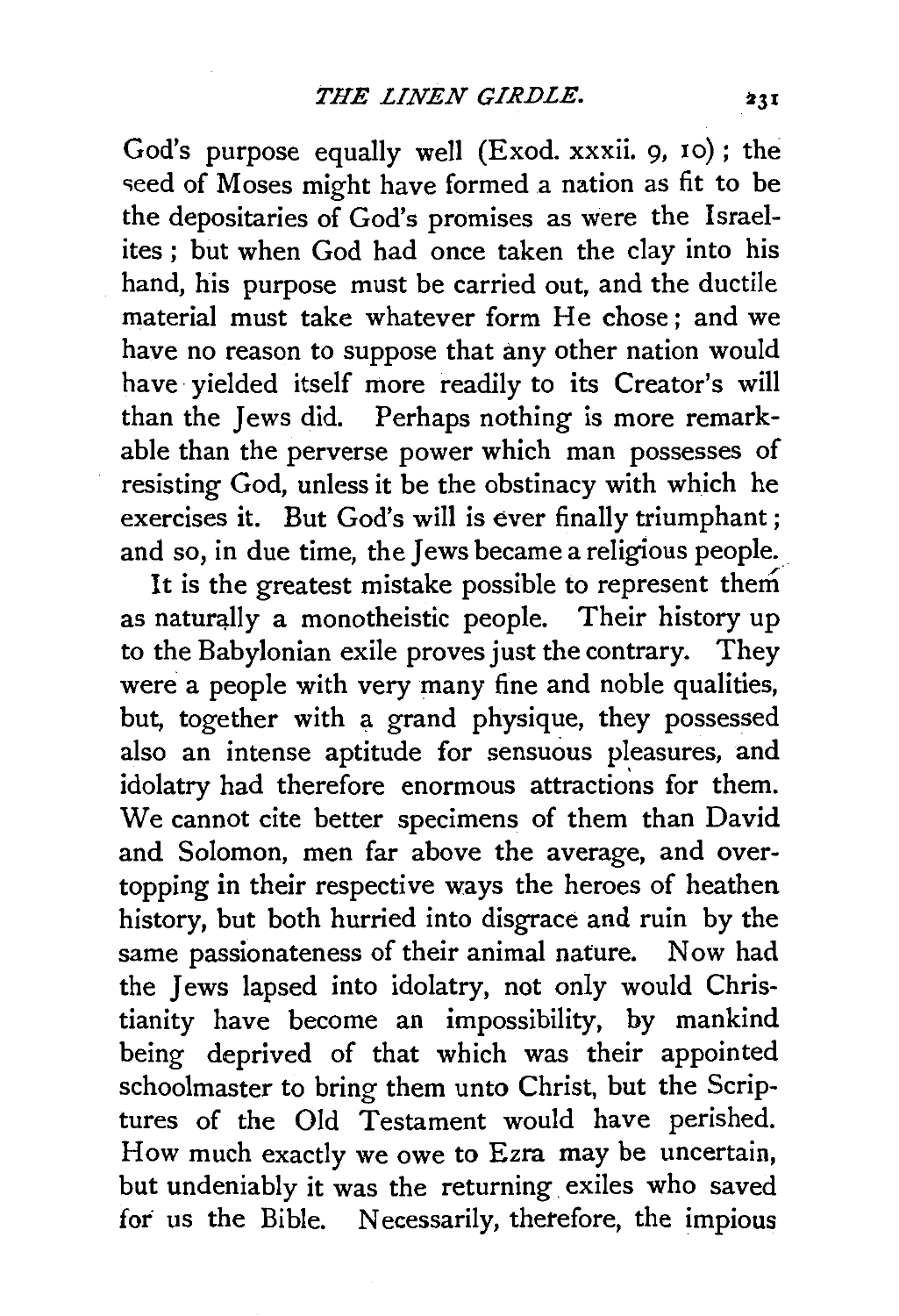designs of Ahaz and Manasseh must be frustrated, and the evil tendencies of the nation, which those bad kings represented, must be arrested ; and so God crushed the clay together, and sent the Jews into captivity at Babylon. The hopeless part of the nationthe bad figs of Chapter xxiv. - were cast aside, and left to perish at Jerusalem ; others, no doubt, of the same evil stamp became demoralized among the heathen at Babylon, and at best remained Jews in name only, perhaps not even that. It was a sharp and terrible method of selection, and never perhaps was a nation put into a fiercer furnace than the Jews in exile. But it was pure metal that issued forth, and under Ezra and Nehemiah they began God's work again. Henceforward, whatever faults they retained, they had no tendency to idolatry, and were never without the presence among them of a large number of pious and believing men. And so they were made capable of understanding and receiving Christ's teaching themselves, and of imparting a spiritual religion to the whole world.

The sermon preached by Jeremiah in the Temple, after the two symbols of the potter's clay and the broken vessel, seems to have been his last public act in Jerusalem until the time just before Jehoiakim's death. It had been followed by personal violence to himself on the part of Pashur ; and when Jeremiah had still ventured to send the roll of his prophecies by the hand of his faithful Baruch to the king, it was probably with difficulty that the two were able to effect their exit from Jerusalem, and escape from Jehoiakim's wrath. We gather, however, from the symbol of the linen girdle, that the Prophet found a refuge on the banks of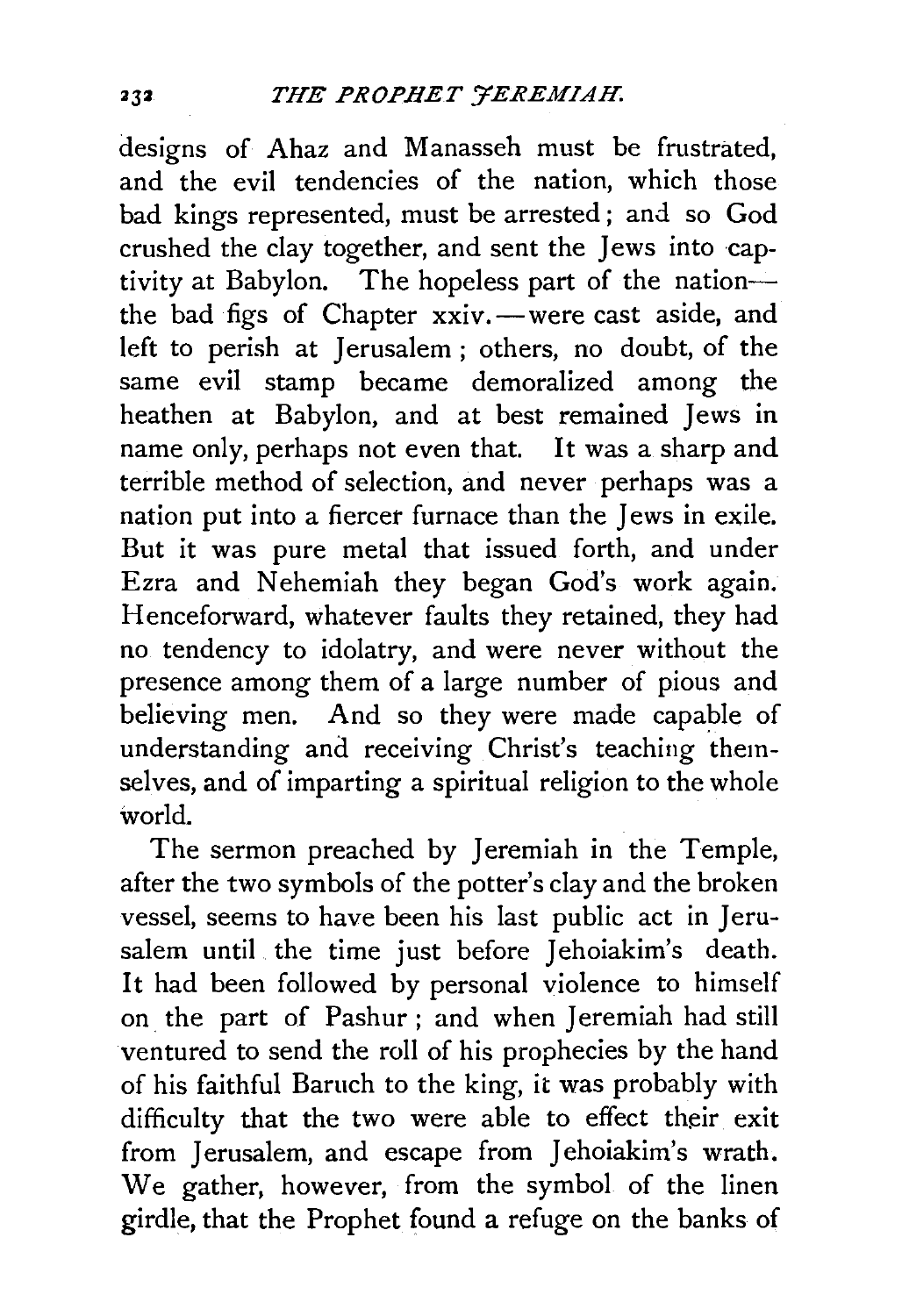the- Euphrates, and probably he spent some five or six years in Babylonia. The symbol itself is full of instruction. He was to take a new linen girdle (Chap. xiii.), and hide it in a hole, or rather cleft of the rock, by the Euphrates; and as Babylonia is a flat alluvial country, this points to some place in the north, before the river enters the plains, and suggests to us that Jeremiah was unwilling to make Babylon his home, perhaps because there he would have been in Nebuchadnezzar's power, and might have been forced to some unpatriotic act.

In this cleft of the rock the girdle was to remain many days, after which Jeremiah was to search for it again, and of course would find it " marred and profitable for nothing." The primary lesson is obvious. Judah is this linen girdle, a thing intrinsically of little value, yet dear and useful to the wearer. Without it he can do nothing : for the long Eastern garments, unless girt tightly about the person, impede all motion. Laid aside in a damp place, it quickly mildews and is spoilt. So at Babylon the national glory of Judah was a thing of the past. Its king and nobles and high officers of state ; its institutions and policy; its trade and agriculture ; all its national life, its hopes and aspirations, its plans and purposes, were things gone by. It was but a band of captives that represented so grand a history and so many centuries full of heroic and noble deeds.

But Judah was not to be forgotten. The very place chosen for her concealment-a cleft in a rock-spoke of safety. After many days she would be found again, .and though stained and marred, and her beauty gone, she would still be fit for use, and God would again gird .Himself with her.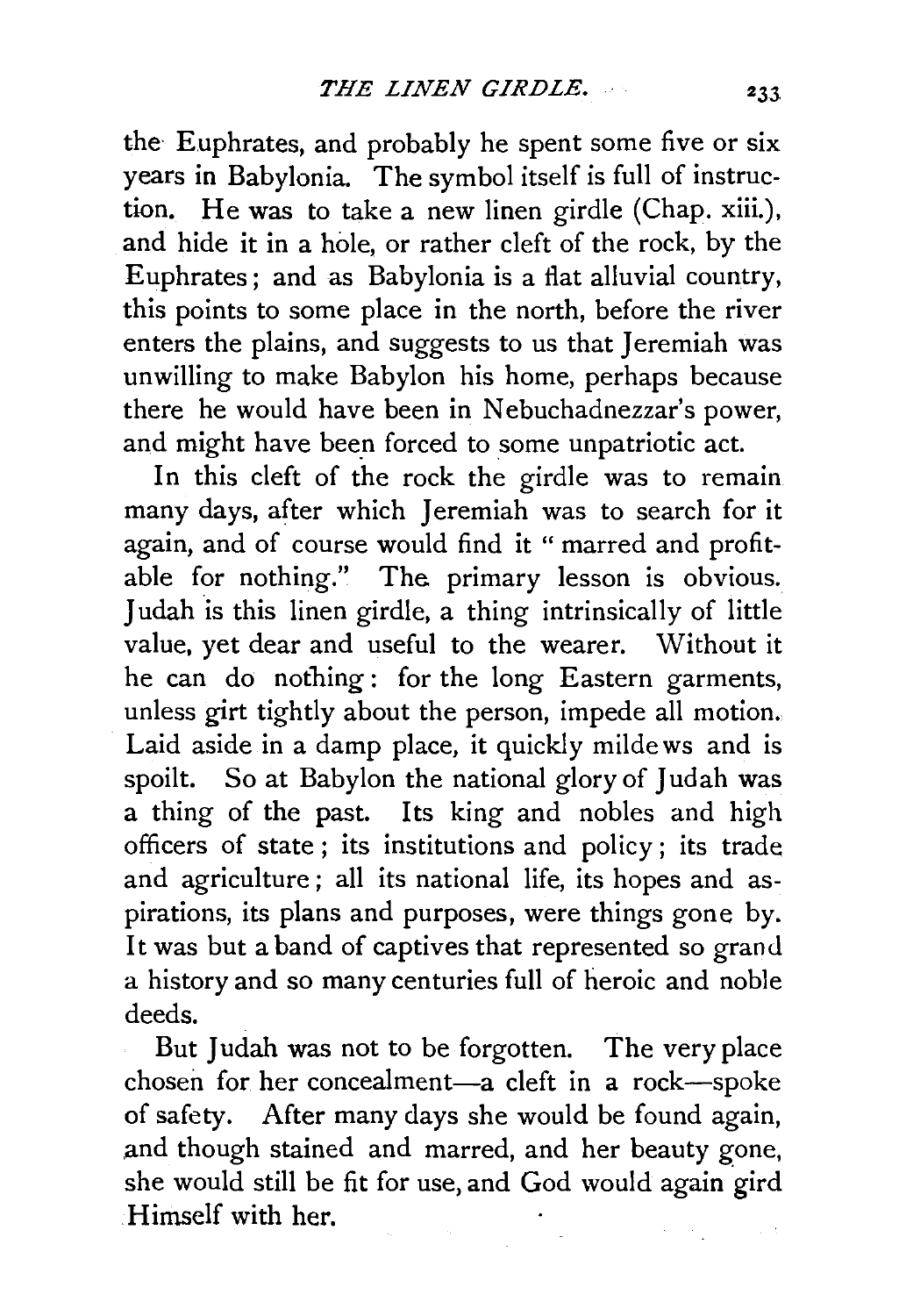And there is even a deeper lesson. As long as the girdle was in use, so long it retained its strength and beauty. Put aside, it quickly fell into decay. So with the Jewish nation : so with all nations at all times, and all men. As long as they are doing God's will, and carrying forward his plans, so long, like the girdle round the loins, they are safe, and preserve their vigour, and keep their place in the constituted order of God's providential arrangements. But separate from God all is lost. One nation here and there may be put into the cleft of a rock for future use : as a tule, they are put aside for ever, and, like refuse cast away, must sooner or later perish, holding together perhaps for a time, but gradually falling to pieces, and sure finally to be swept into the receptacle of things needed no more, useless, and soon forgotten.

Now this symbolical act belongs, as we have seen, to the period when God withdrew Jeremiah's personal ministrations from the Jews. It was in Jehoiakim's fifth year that Baruch read before him the opening predictions of Jeremiah's roll, and the king with fatal energy, indignant at the prophet's warning, refused to hear more, and cutting the roll into pieces, burned it in the brazier that was set in the centre of the chamber to warm the chill December air. For the king the warning voice was henceforward dumb: for the people there came only written words in place of personal influence; and the prophet must suffer, as those who witness for God constantly do, an enforced silence, more hard for an earnest man to endure than bodily pain. But wandering from place to place in Babylonia, and busy there, no doubt, in confirming the faith of the many Jews already in exile, he yet remembered those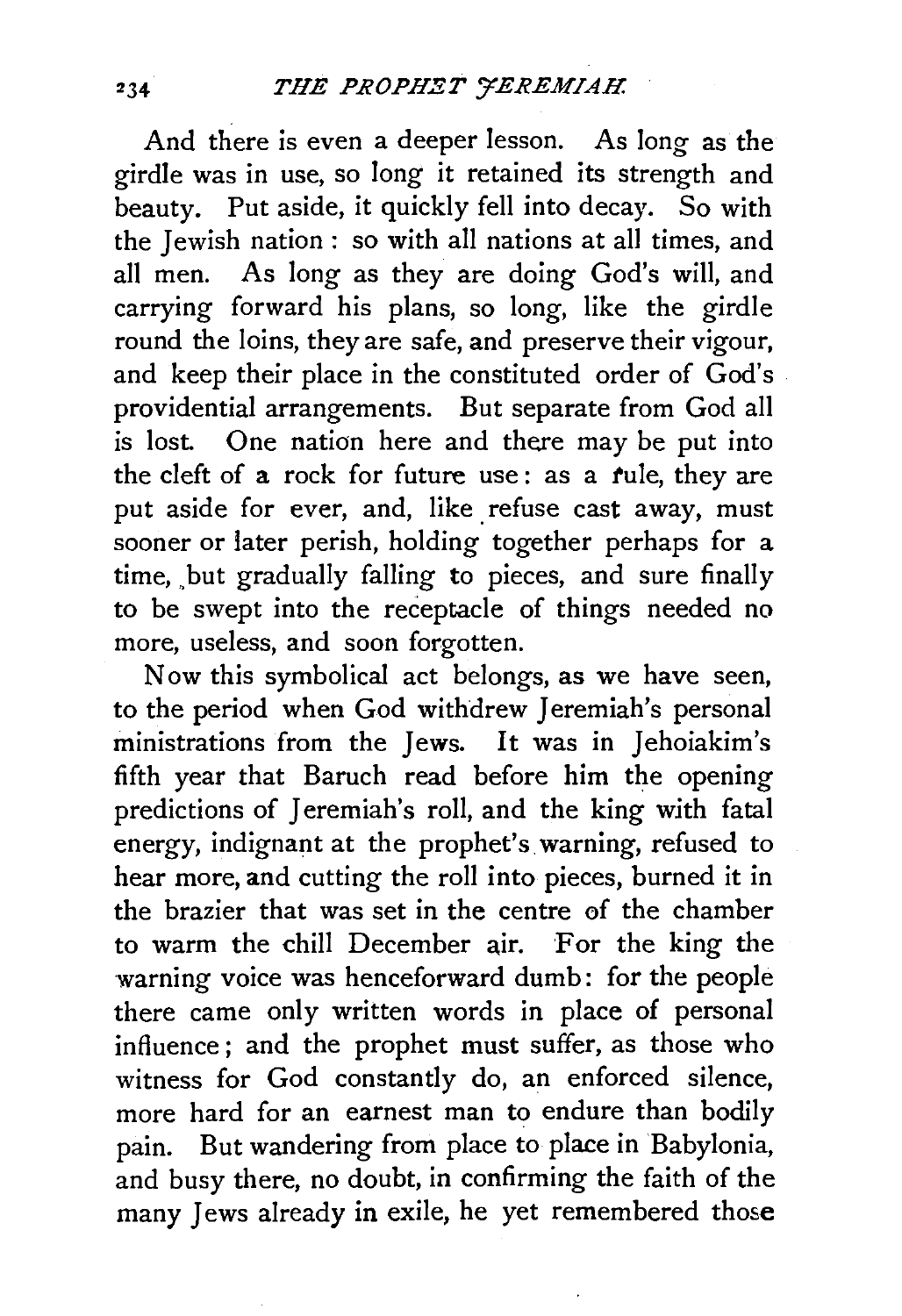at Jerusalem, and sent them this symbol of the mildewed girdle to teach them its lessons.

And so five or six years passed by; but when the time for judgment drew near, and Nebuchadnezzar was marshalling his armies to punish Jehoiakim for his rebellion, Jeremiah once again appeared in the streets of Jerusalem, wearing this decayed and water-stained girdle, and raising up his voice against the sins that were just about to bring upon the Jewish nation a terrible retribution. And as usual the lesson had its two sides. It told them, on the one hand, of beauty gone and usefulness departed. A girdle so decayed must be laid aside. The wearer would soon procure something stronger and better-looking. On the other hand, it reminded them that they were God's girdle; that his activity depended upon them, because they were the chosen race by whom He had ordained to work. Worthless as they were, yet even after this sojourn in Babylon, during which they would be laid aside, God would search for them again, and gird Himself with them, and if only they would cling to Him in faith, would once more use their instrumentality for the carrying out of his counsels. And so Jehoiakim and Zedekiah were laid aside to perish; but Jeconiah and those carried to Babylon were preserved there till that city fell, and by the decree of Cyrus the Jews were permitted to return. They were but a feeble remnant, yet in them the Jewish nation did revive and fulfil that Divine purpose for which their forefather Abraham had been called to wander with God on the hills of Judæa.

But let us turn to Nebuchadnezzar, for few grander figures stalk by in the pages of history, and few whose work was more important in its effects upon the human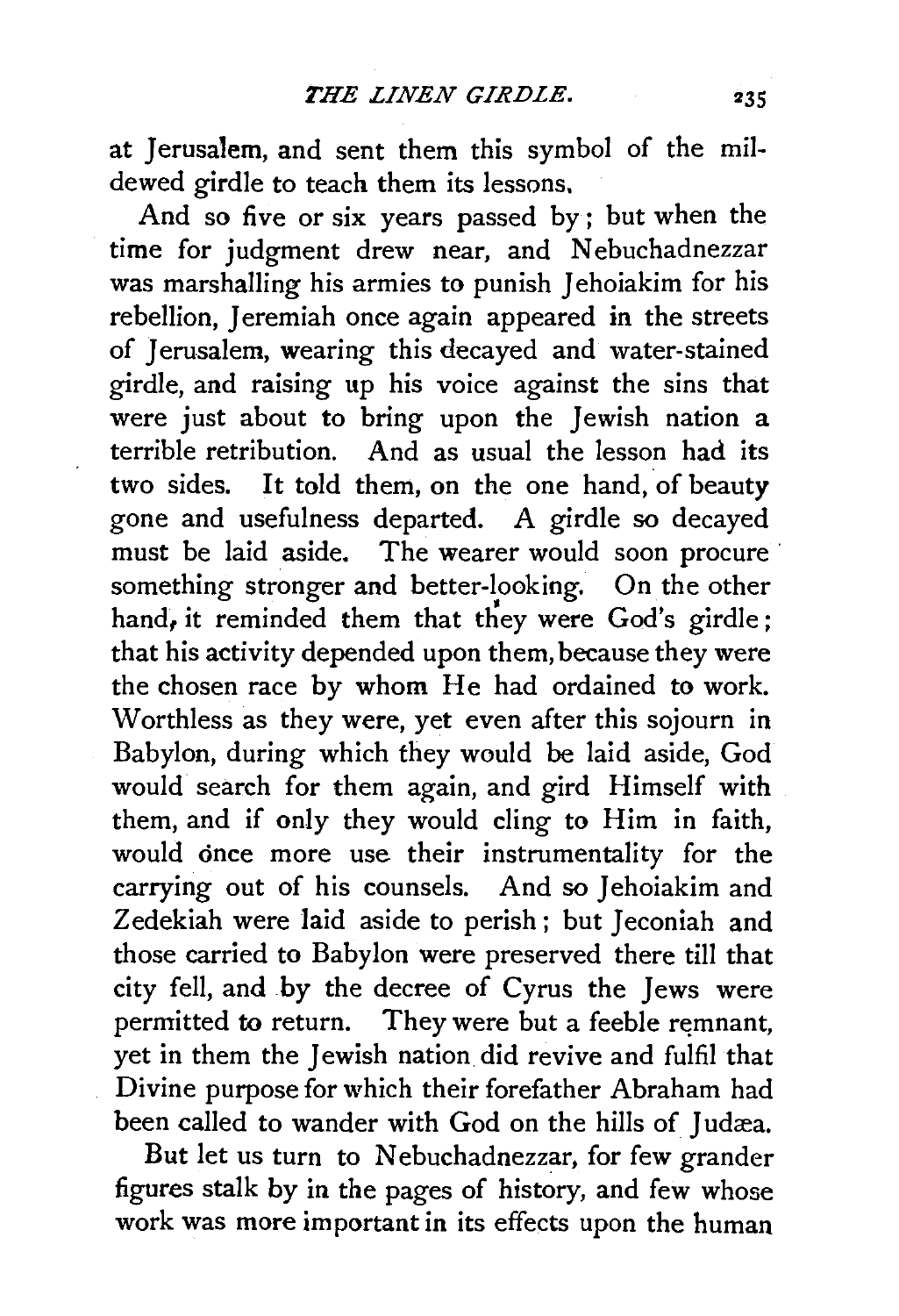race. Now we have seen that the exile was the turning point in Israel's history. It was a season of stern discipline, during which the doctrine of the Divine unity was driven with fierce pressure into the very depth of their hearts. From that time to this no nation has so strictly kept the second commandment, because none have learned it in so thorough a manner. In many Christian countries there is a tendency to a mild kind of idolatry. But from the day when the Jews set out upon their homeward march to the desolate land of their fathers, they have permitted no secondary mediators to come between them and God. If in Hosea's words they abide during these long ages " without a king, and without a prince, and without a sacrifice," so equally do they abide  $\delta$  without an image, and without an ephod, and without teraphim" (Chap. iii. 4).

It was Nebuchadnezzar who was specially raised up to stamp this great truth upon the minds of the Jews. In Chapter xxv. 9 he is called "Nebuchadrezzar king of Babylon, the servant of Jehovah." In the cuneiform inscriptions this is the regular way of spelling his name, but the less correct form, Nebuchadnezzar, had become somehow or other the usual mode of writing it at Jerusalem. Nebuchadrezzar means, "May Nebo protect the crown," Nebo being the planet Mercury. But the more important fact is that Jeremiah calls him "I ehovah's servant," a title given to very few persons in the Old Testament, because it means so much; for it is equivalent to Jehovah's prime minister or vicegerent. Thus Moses is especially called Jehovah's servant, as being the mediator of the Law. So Isaiah calls Jacob and Israel Jehovah's servants, because of the office which they held in the Jewish economy. But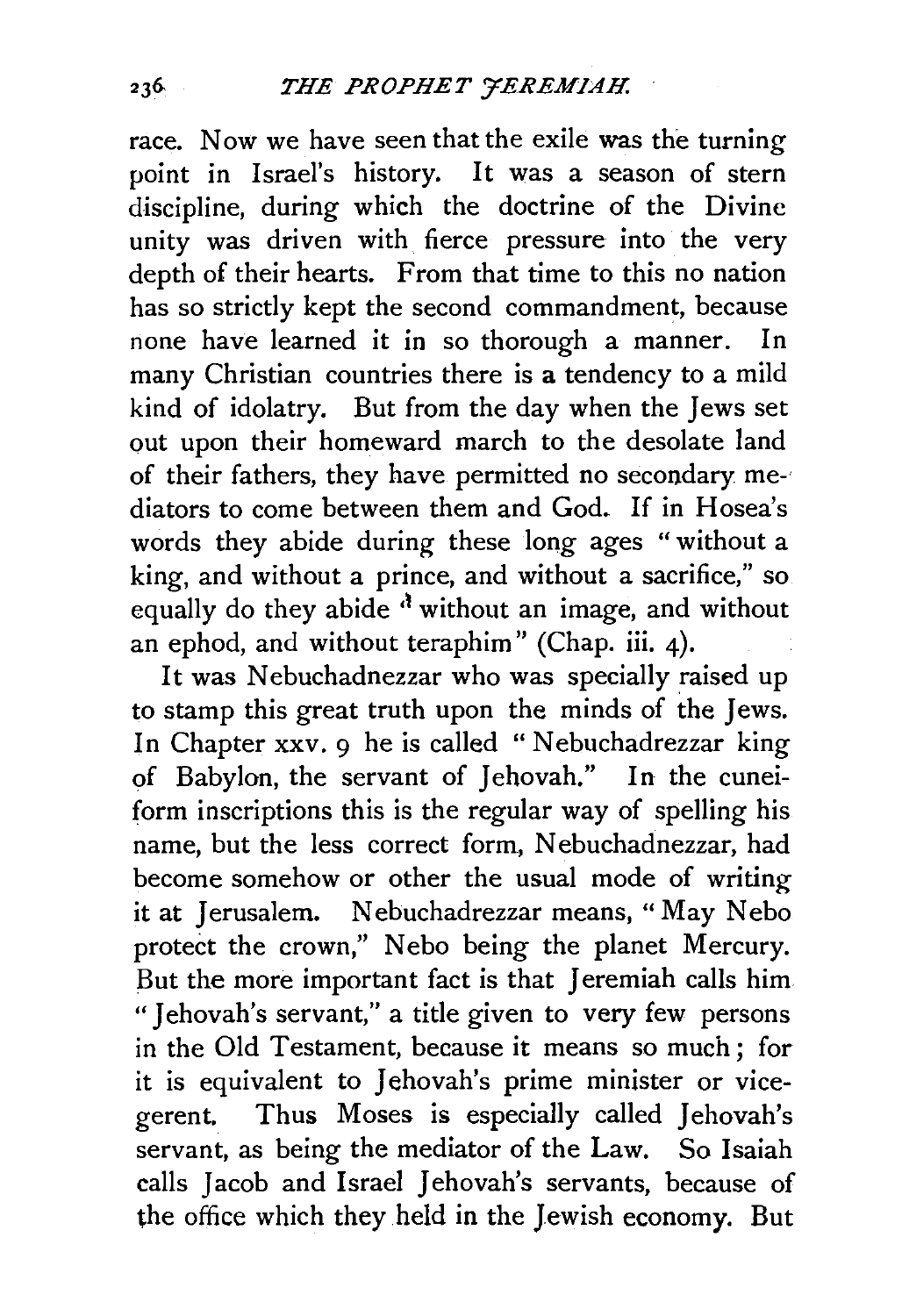chiefly it is the name given to the Messiah in Isaiah lii., because He is the Divine Word by whom God is revealed to man. It is therefore no slight thing that Nebuchadnezzar should have this grand title given to him.

Plainly it shews that God had raised him up for a special purpose. This was partly one of punishment. In Chapter xxv. a list is given of the nations which he was to chastise j but his higher work was to make Babylon a fit place to be the home of the Jews, that they might there undergo such a discipline as would prepare them for becoming Christ's ancestors, the recipients of his religion, and its propagators throughout the world.

Till Nebuchadnezzar's time Babylon had not been the capital of a great empire. It was a very old city, and famous for its study of the stars, but it had long been subject to Nineveh. Its greatness was the work of one man. With Nebuchadnezzar it began : virtually with him it ended. It had long been struggling for freedom; and when Nineveh was captured by the Medes, Nabopolassar, the father of Nebuchadnezzar. who, with a body of insurgent Chaldæans, had aided in the siege, became king of Babylon. With Nineveh an empire fell which had been the dominant power in Asia for centuries. The empire of Babylon lasted seventy years. Of these, Nebuchadnezzar reigned forty-three. The great object of his ambition was to make Babylon a vast and magnificent town. For this end he enclosed so large a space within walls of massive strength, that in case of war considerable supplies of food could be raised inside the fortifications *;* and his buildings were so many and splendid, that perhaps no man has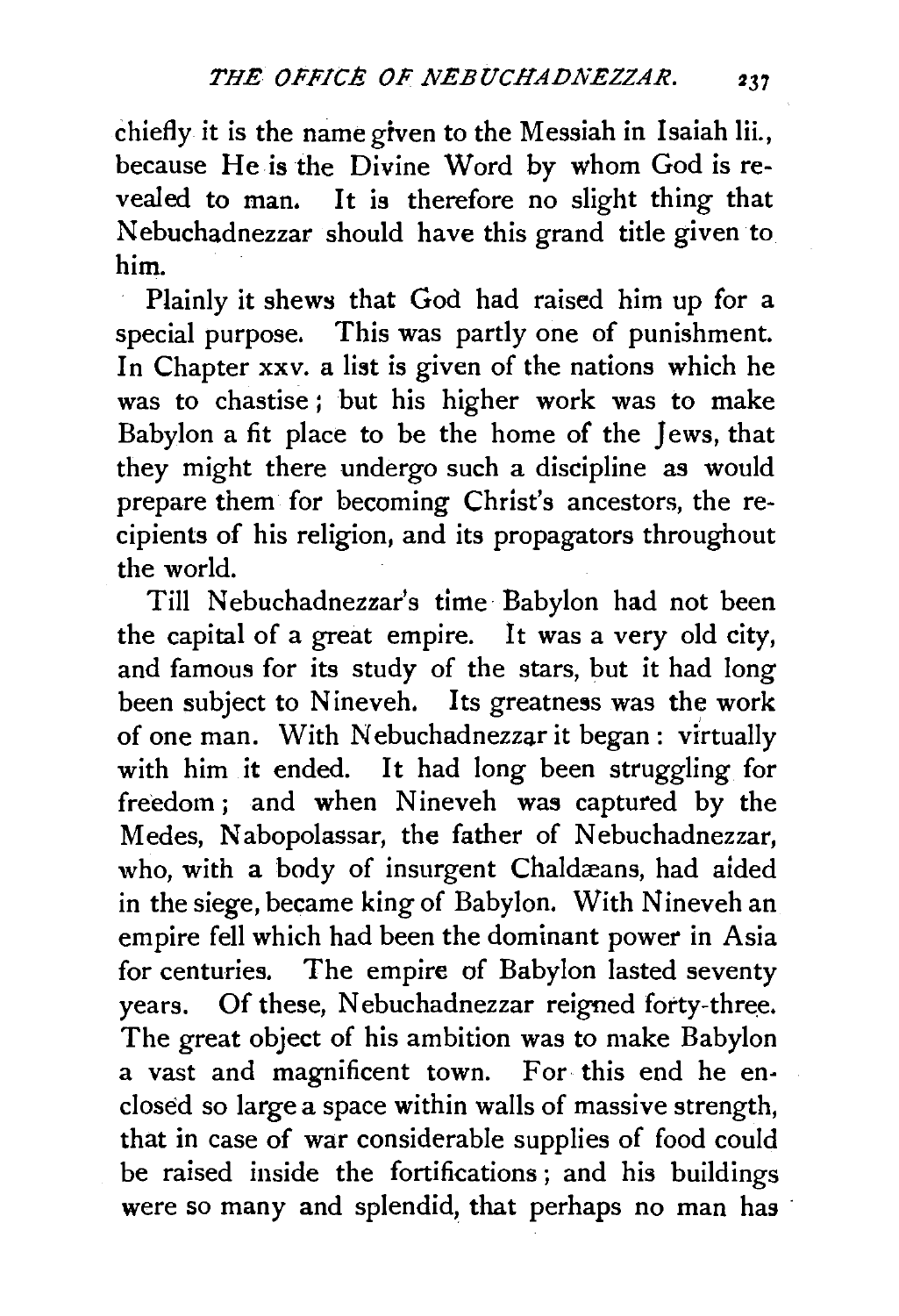laid upon the earth such vast piles. With perfect truth he could say, " Is not this great Babylon, that I have builded for the house of my kingdom, and for the honour of my majesty?" (Dan. iv. 30.) But the citizens of this vast city were chiefly men kidnapped from their homes. He carried on wars far and near, that he might drag his captives to people the wastes of his mighty city. And justly does Habakkuk denounce a process so cruel. "Woe to him that buildeth a town with blood, and stablisheth a city by iniquity"  $(Hab. ii. 12)$ . But though thus Babylon was built up by the ruin of thousands of homes, yet when Nebuchadnezzar had carried his prisoners there, at all events he took care of them. He fostered commerce, so that Babylon was soon enriched by an active trade ; and a large portion of this would naturally fall into the hands of a people so eminently fitted for commercial pursuits as the Jews. He was careful also to provide food for the support of a numerous population, knowing that the strength of a kingdom depends not only upon the bravery and vigour of its inhabitants, but also upon their numbers. Now Babylonia, as was mentioned before, was a vast plain covered over with earth washed down from the uplands of Armenia by the Tigris and Euphrates. Much of it naturally was marshy and unhealthy ; but Nebuchadnezzar formed a vast system of canals, which served to drain the marshy portions and irrigate the rest. And thus the whole became immensely fruitful. Herodotus says that wheat there often produced two hundredfold, and even more; and he gives a marvellous account of the luxuriance of the plant and the breadth of the blade. And amidst this vast expanse of waving corn-fields there rose up groves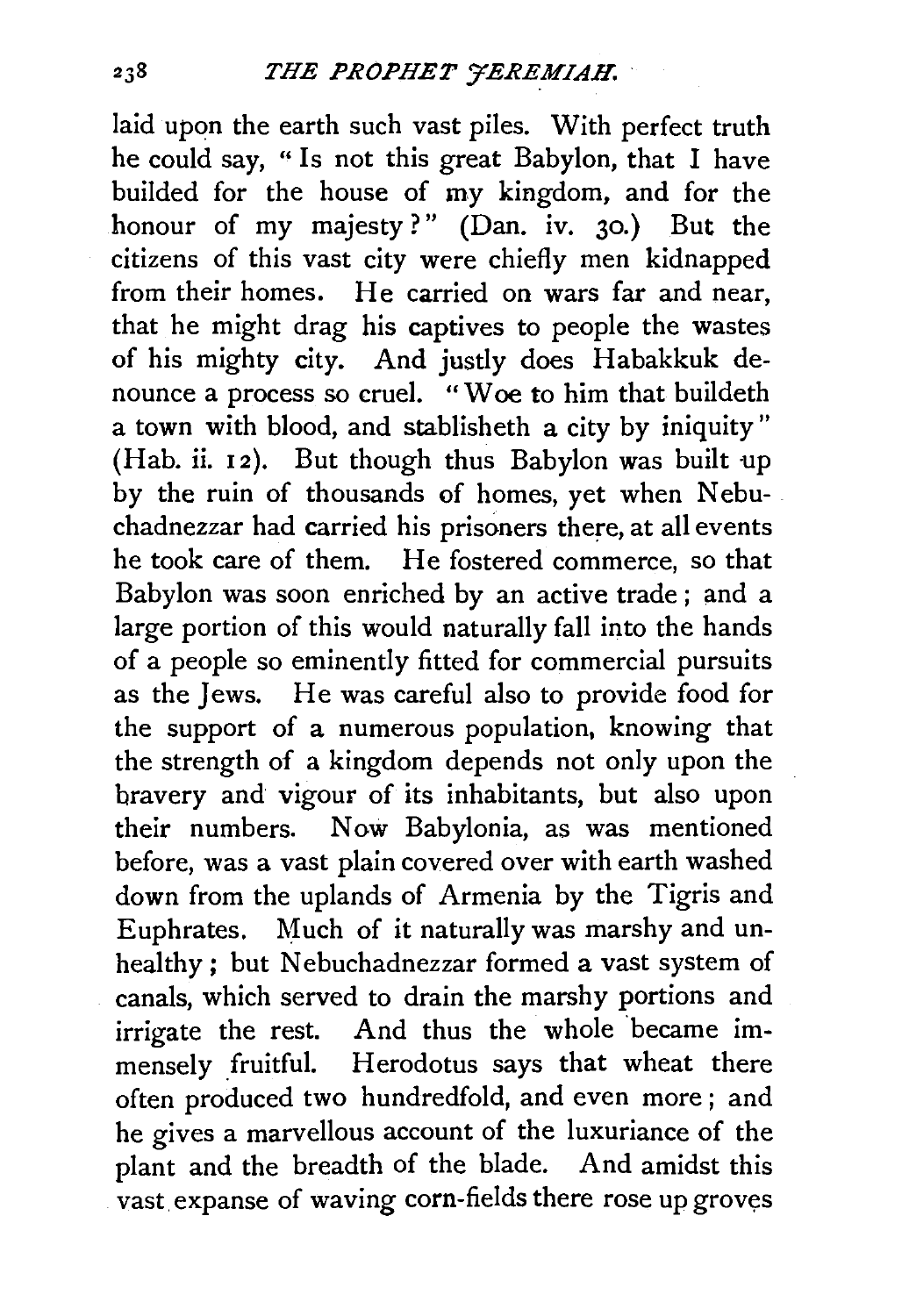of date-palms and pleasant gardens, so that where now, owing to bad government, there is either unwholesome marsh or barren desert, there was a rich abundance of well- cultivated fields. It was this union of trade and agriculture which soon made Babylon so rich, that Jeremiah (Chap. li. 7) compares it to a golden cup in Jehovah's hand ; and Daniel speaks of its empire as the head of gold of the mighty image which Nebuchadnezzar saw in his dream.

This, then, was the city and country which God had prepared to be the home of the Jews during the exile. They had been first formed into a people in Egypt, a country foremost at that time in civilization and literature and thought; but they still needed forty years of bracing exercise and simple life in the wilderness before they were manly enough to fight in battle with the seven nations of Canaan. And now that they had deteriorated, God squeezed them again together as the clay, and sent them to Babylon, where, midst the crash and struggle of diverse multitudes, picked out, like themselves, from many a ruined nation, and under the dominion of an intellectual race and a king of extraordinary mental power, they were formed anew for their high destiny. Daniel, no doubt, contributed much towards this reshaping of their national character; Jeremiah still more: but the circumstances and conditions of their daily life were all-important in aiding the personal influence of their leading men. And so they returned home from Babylon a noble, highspirited, and deeply religious people. And though, when Christ came, they were again sinking down fast into political and moral degradation, yet was there in them a " holy seed," and, under circumstances out-